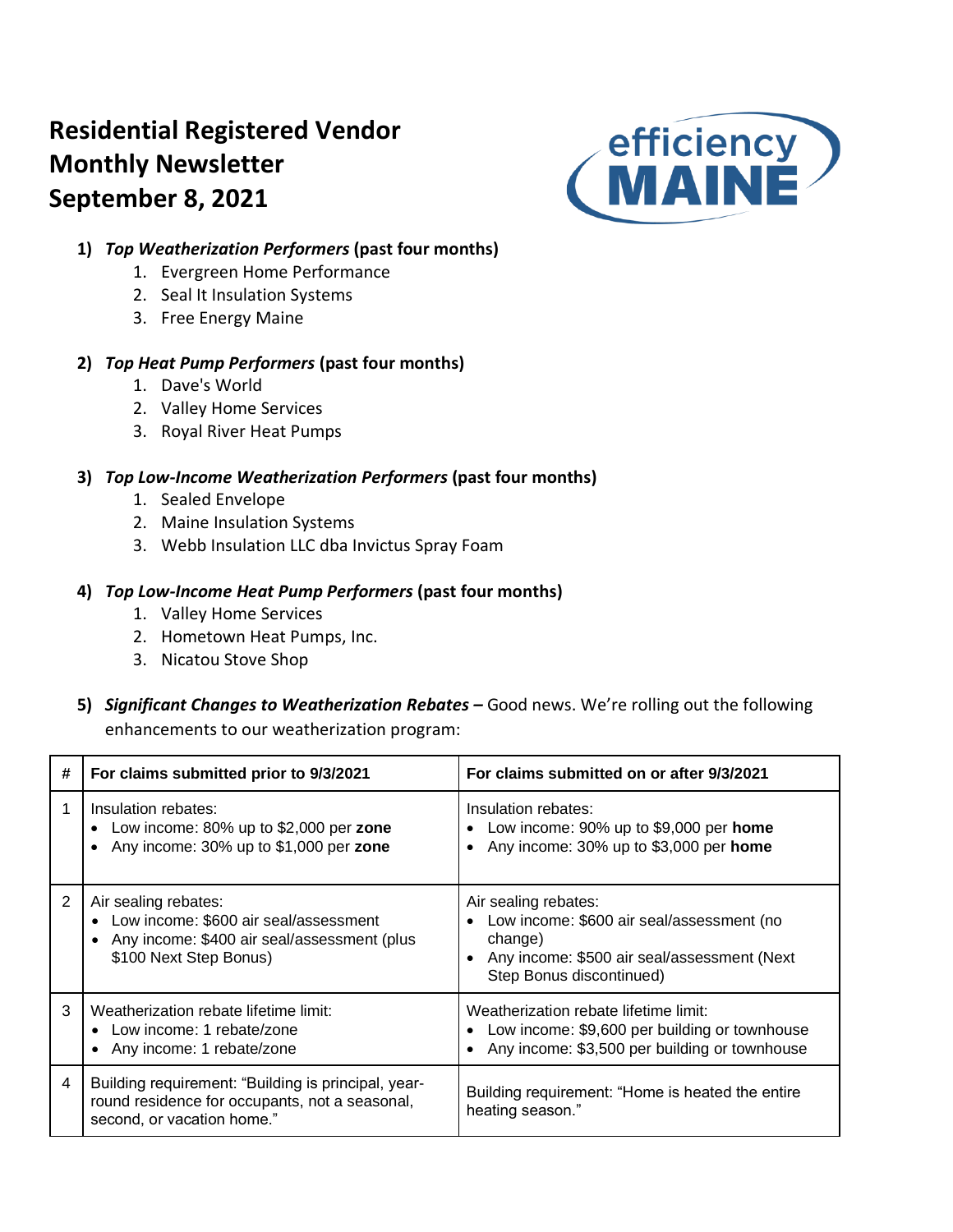| 5  | Building requirement: "Installed in primary living<br>area, not a garage or outbuilding."                                        | Building requirement: "Home is heated the entire<br>heating season."                                                                            |
|----|----------------------------------------------------------------------------------------------------------------------------------|-------------------------------------------------------------------------------------------------------------------------------------------------|
| 6  | Copy of invoice required.                                                                                                        | All information collected on claim form (copy of<br>invoice not required). A sampling of projects will be<br>selected for detailed information. |
| 7  | Basement defined as "Basement or crawlspace"<br>ceiling."                                                                        | Basement defined as "Basement, crawlspace or<br>other unconditioned space directly below a<br>conditioned living area."                         |
| 8  | Separate rebate claim forms for low income and any<br>income.                                                                    | One rebate claim form for low income and any<br>income.                                                                                         |
| 9  | Co-op marketing funds of 50% up to \$5,000 per<br>year for heat pumps only.                                                      | Co-op marketing funds of 50% up to \$5,000 per year<br>for heat pumps and weatherization.                                                       |
| 10 | Scholarship of 50% of course/exam costs up to a<br>maximum scholarship of \$500 per RRV employee<br>for heat pump training only. | Scholarship of 50% of course/exam costs up to a<br>maximum scholarship of \$500 per RRV employee<br>for heat pump or BPI training.              |

We hope these changes help you to sell more weatherization jobs.

- **6)** *Heat Pump Opportunity to Displace Propane Systems –* Our latest Residential New Construction Study found that 45% of new homes are heated with propane. Given that this is one of the most expensive ways to heat, promoting heat pumps to builders may help them offer homes that are less expensive to heat — and have air conditioning.
- **7)** *Lily McVetty Joins Efficiency Maine Team –* Lily McVetty started August 16 as a Program Assistant supporting our residential programs. On a track to become a future Program Manager, Lily will observe all programs, learning best practices and building an understanding of Efficiency Maine's mission and processes. You may hear from Lily as she digs into her new role.
- **8)** *Nemo Farshid Assumes Role as Technical Field Representative –* Nemo began as a Technical Field Representative as of August 9, supporting Quality Assurance inspections.
- **9)** *Heat Pump Installation Training Opportunities* **–** The following courses are being offered by Efficiency Maine Registered Trainers.

| <b>Dates</b>                                                                                                                                                                                                                                                                                                        | <b>Course Title</b>                      | Location                                            | <b>Registration Information</b>     |  |  |  |  |  |  |  |
|---------------------------------------------------------------------------------------------------------------------------------------------------------------------------------------------------------------------------------------------------------------------------------------------------------------------|------------------------------------------|-----------------------------------------------------|-------------------------------------|--|--|--|--|--|--|--|
| 10/22/2021                                                                                                                                                                                                                                                                                                          | $\sqrt{10/18/2021}$ Heat Pump Installer* | <b>Maine Energy</b><br><b>Marketers Association</b> | <b>Click for Course Information</b> |  |  |  |  |  |  |  |
| $11/8/2021 -$<br>11/12/2021                                                                                                                                                                                                                                                                                         | Heat Pump Installer*                     | <b>Maine Energy</b><br><b>Marketers Association</b> | <b>Click for Course Information</b> |  |  |  |  |  |  |  |
| $\frac{1}{2}$ $\frac{1}{2}$ $\frac{1}{2}$ $\frac{1}{2}$ $\frac{1}{2}$ $\frac{1}{2}$ $\frac{1}{2}$ $\frac{1}{2}$ $\frac{1}{2}$ $\frac{1}{2}$ $\frac{1}{2}$ $\frac{1}{2}$ $\frac{1}{2}$ $\frac{1}{2}$ $\frac{1}{2}$ $\frac{1}{2}$ $\frac{1}{2}$ $\frac{1}{2}$ $\frac{1}{2}$ $\frac{1}{2}$ $\frac{1}{2}$ $\frac{1}{2}$ |                                          |                                                     |                                     |  |  |  |  |  |  |  |

\* Eligible for [Efficiency Maine scholarship](https://www.efficiencymaine.com/docs/RRV-Heat-Pump-Training-Scholarship-Application.pdf) (50% up to \$500)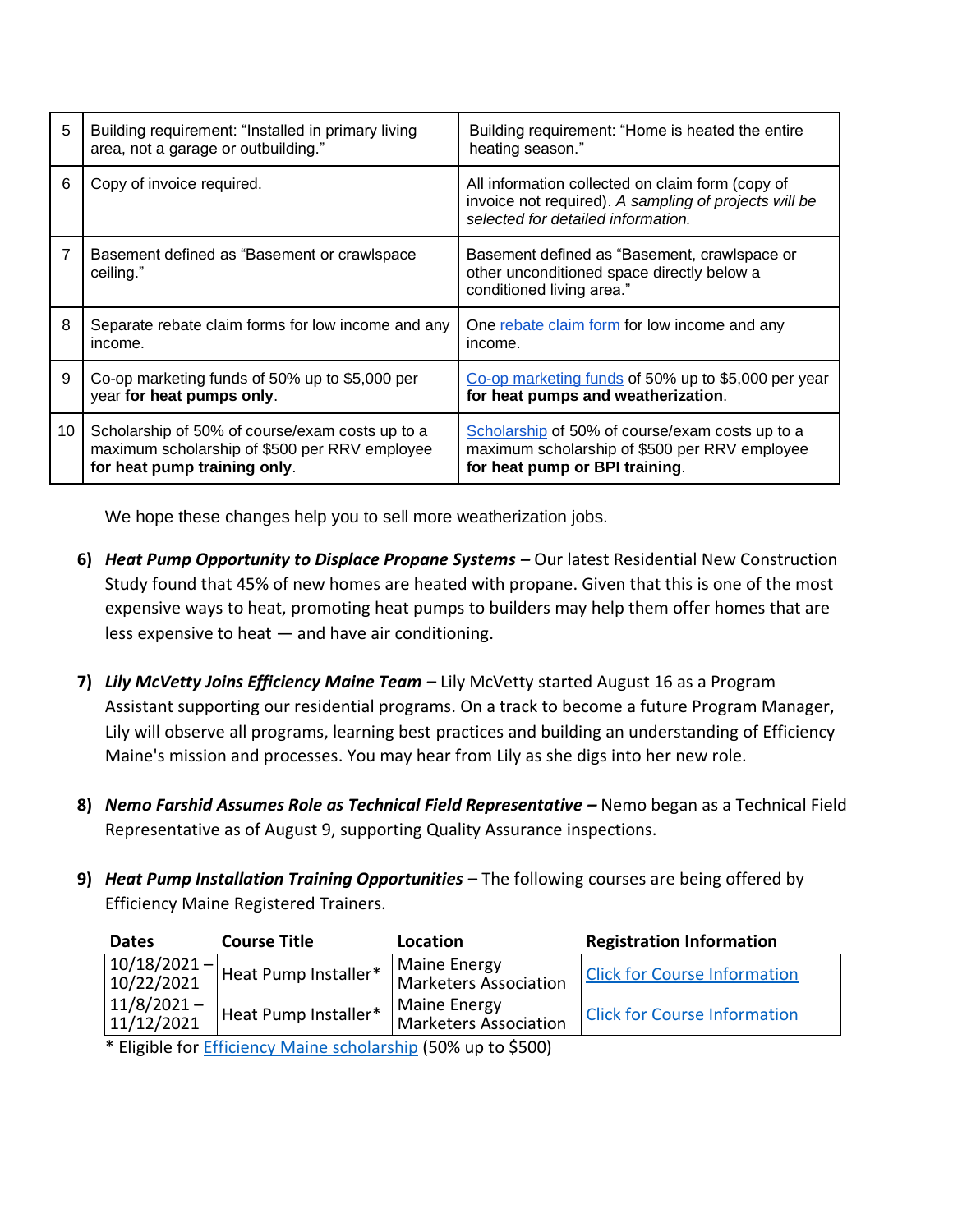- **10)** *Tip from the Field –* Keeping basements dry: Contrary to popular belief, opening basement windows can actually increase basement relative humidity, and may cause condensation on cool surfaces, especially on warm days. Basement windows should be closed at all times.
- **11)** *Rebate Processing Tip –* Legible entries in rebate claim forms ensure faster processing and rebate check delivery.
- **12)** *Tool of the Month –* Our [Heat Pump User Tips brochure](https://www.efficiencymaine.com/docs/Heat-Pump-User-Tips.pdf) is an excellent tool to help homeowners have the best experience possible with their heat pumps while optimizing energy savings. They're available for free to hand out to your customers. If you'd like a complimentary supply, just call our Call Center at **866-376-2463** and they'll get some in the mail to you. In the meantime, you can [download it here.](https://www.efficiencymaine.com/docs/Heat-Pump-User-Tips.pdf)
- **13)** *Fact of the Month –* According to The Governor's Energy Office, heating oil prices have gone up 40% from August 2020 to August 2021.
- **14)** *July Loans up 2% Year-Over-Year and Year-to-Date Loans were down 6% –* If you don't already have a loan portal ID and password, you can reach our financial services provider (NEIF) by calling our Call Center (866-376-2463).
- **15)** *Promotional Opportunities –* Efficiency Maine will be exhibiting at the **Maine Home Shows** (Bangor) on 10/9/2021 & 10/10/2021. We hope that you'll consider exhibiting too if you're able to. [Learn more here.](https://mainehomeshows.com/) The Common Ground Country Fair announced on September 1 that they've decided not to hold an in-person event this year.

#### **PROGRAM RESULTS**



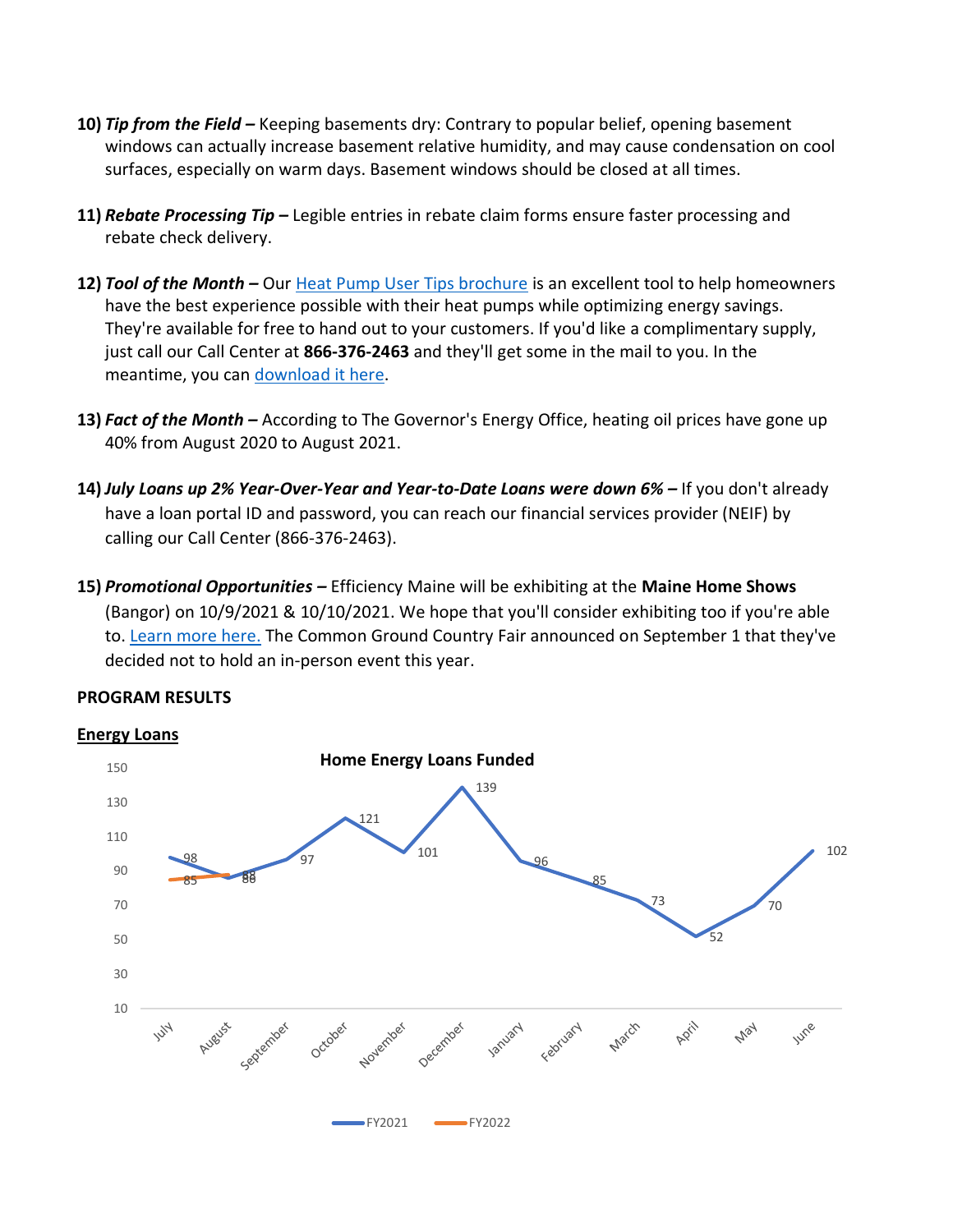## **Home Energy Savings Program (HESP)**



**HESP Number of Rebates – Last 12 Months**

|    |                                    |       |     | 2020           |                           | 2021 |     |     |     |     |      |     |     |                                                                                      |
|----|------------------------------------|-------|-----|----------------|---------------------------|------|-----|-----|-----|-----|------|-----|-----|--------------------------------------------------------------------------------------|
| #I | <b>HESP Rebate Type</b>            | Sep   | Oct | Nov            | <b>Dec</b>                | Jan  | Feb | Mar | Apr | May | June | Jul | Aug | Total                                                                                |
|    | Heat Pumps -<br>1 1st Indoor Units | 1.567 |     |                | $1,574$ 1,238 1,452 1,188 |      | 816 | 939 | 843 |     |      |     |     | 997 1,001 1,253 1,783 14,651                                                         |
|    | Heat Pumps -<br>22nd Indoor Units  | 734   | 780 | 616            | 742                       | 645  | 451 | 497 | 477 | 567 | 522  | 638 | 921 | 7,590                                                                                |
|    | 3 Air Sealing                      | 54    | 115 | 123            | 134                       | 84   | 75  | 93  | 71  | 89  | 45   | 28  | 58  | 969                                                                                  |
|    | 4 Attic Insulation                 | 65    | 91  | 104            | 124                       | 95   | 67  | 100 | 63  | 92  | 45   | 28  | 65  | 939                                                                                  |
|    | 5 Basement Insulation              | 44    | 88  | 96             | 99                        | 80   | 57  | 77  | 50  | 54  | 50   | 25  | 47  | 767                                                                                  |
|    | 6 Wall Insulation                  | 17    | 30  | 34             | 49                        | 30   | 18  | 33  | 21  | 23  | 17   | 9   | 18  | 299                                                                                  |
|    | 7 Geothermal HP                    | 0     | 3   | $\overline{2}$ | 3                         | 5    | 5   | 4   | 0   |     | 0    | 3   | 2   | 28                                                                                   |
|    | 8 Pellet Boiler                    | 8     | 3   | 10             | 12                        | 6    | 8   | 6   | 4   | 6   | 3    | 5   | 10  | 81                                                                                   |
|    |                                    |       |     |                |                           |      |     |     |     |     |      |     |     | Total 2,489 2,684 2,223 2,615 2,133 1,497 1,749 1,529 1,829 1,683 1,989 2,904 25,324 |

|  |  | HESP Number of Rebates - Last 12 Months (DETAILS) |  |  |  |
|--|--|---------------------------------------------------|--|--|--|
|--|--|---------------------------------------------------|--|--|--|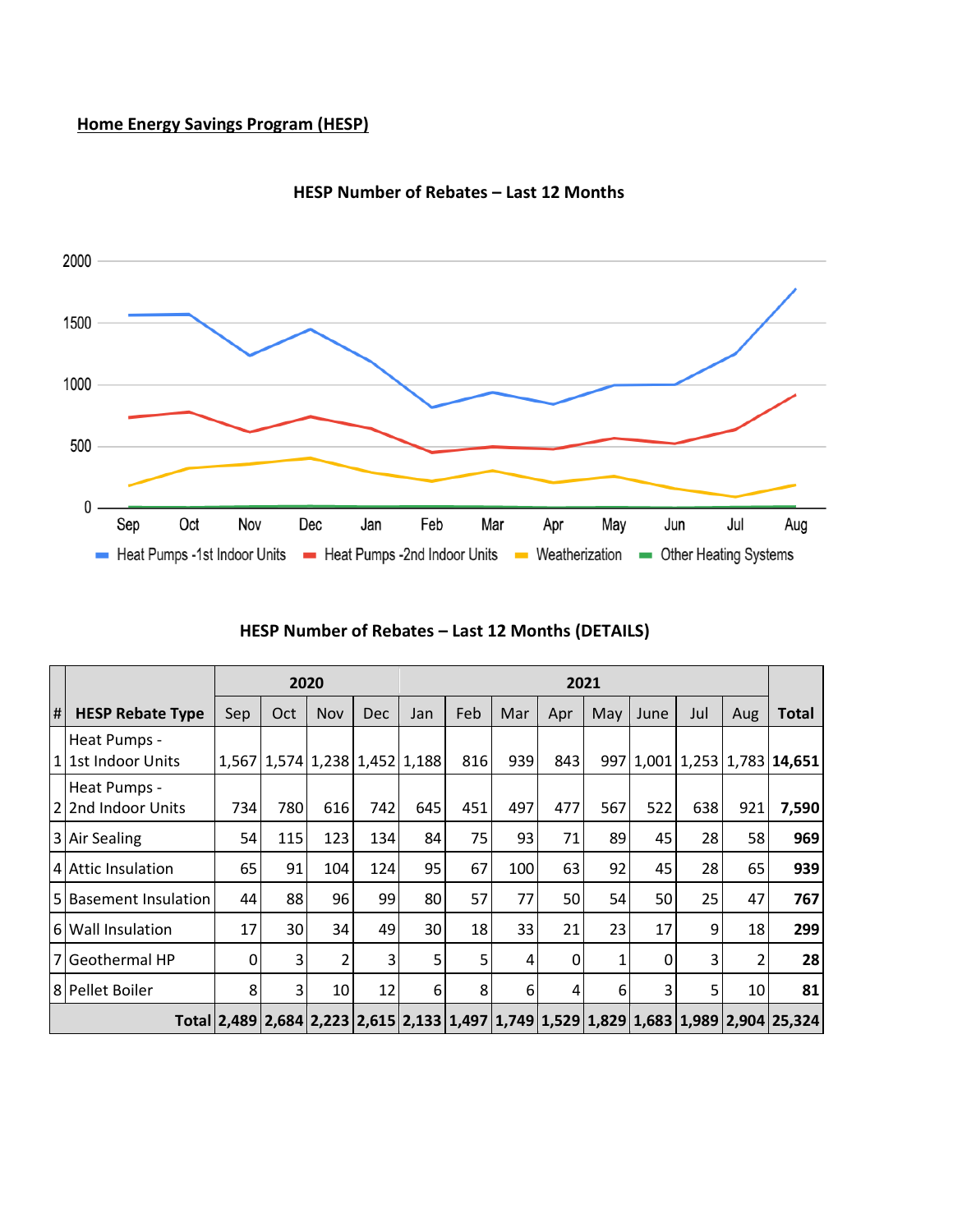

## **Fiscal Year-to-Date Rebate Comparisons**

**Fiscal Year-to-Date Rebate Comparisons (DETAILS)**

| # HESP Rebate Type              |       |       | <b>FYTD 15 FYTD 16 FYTD 17</b> | <b>FYTD 18</b> | <b>FYTD 19</b> | <b>FYTD 20</b> | <b>FYTD 21</b> | <b>FYTD 22</b> |
|---------------------------------|-------|-------|--------------------------------|----------------|----------------|----------------|----------------|----------------|
| 1 Heat Pumps - 1st Indoor Units | 1,488 | 998   | 880                            | 1,146          | 1,162          | 1,481          | 1,793          | 3,036          |
| 2 Heat Pumps - 2nd Indoor Units | 0     | 0     | 0                              | 532            | 552            | 632            | 797            | 1,559          |
| 3 Air Sealing                   | 270   | 218   | 148                            | 144            | 181            | 175            | 88             | 86             |
| 4 Attic Insulation              | 121   | 126   | 91                             | 97             | 134            | 143            | 71             | 93             |
| 5 Basement Insulation           | 110   | 68    | 51                             | 44             | 100            | 128            | 54             | 72             |
| 6 Wall Insulation               | 23    | 20    | 37                             | 27             | 49             | 34             | 32             | 27             |
| l 7 l Geothermal HP             | 12    | 13    | 8                              | 3              | 3              | 3              |                | 5 <sub>l</sub> |
| 8 Pellet Boiler                 | 61    | 10    | 6                              |                | 4              | 6              | 8              | 15             |
| <b>Total Measures Installed</b> | 2,085 | 1,453 | 1,221                          | 1,995          | 2,185          | 2,602          | 2,845          | 4,893          |